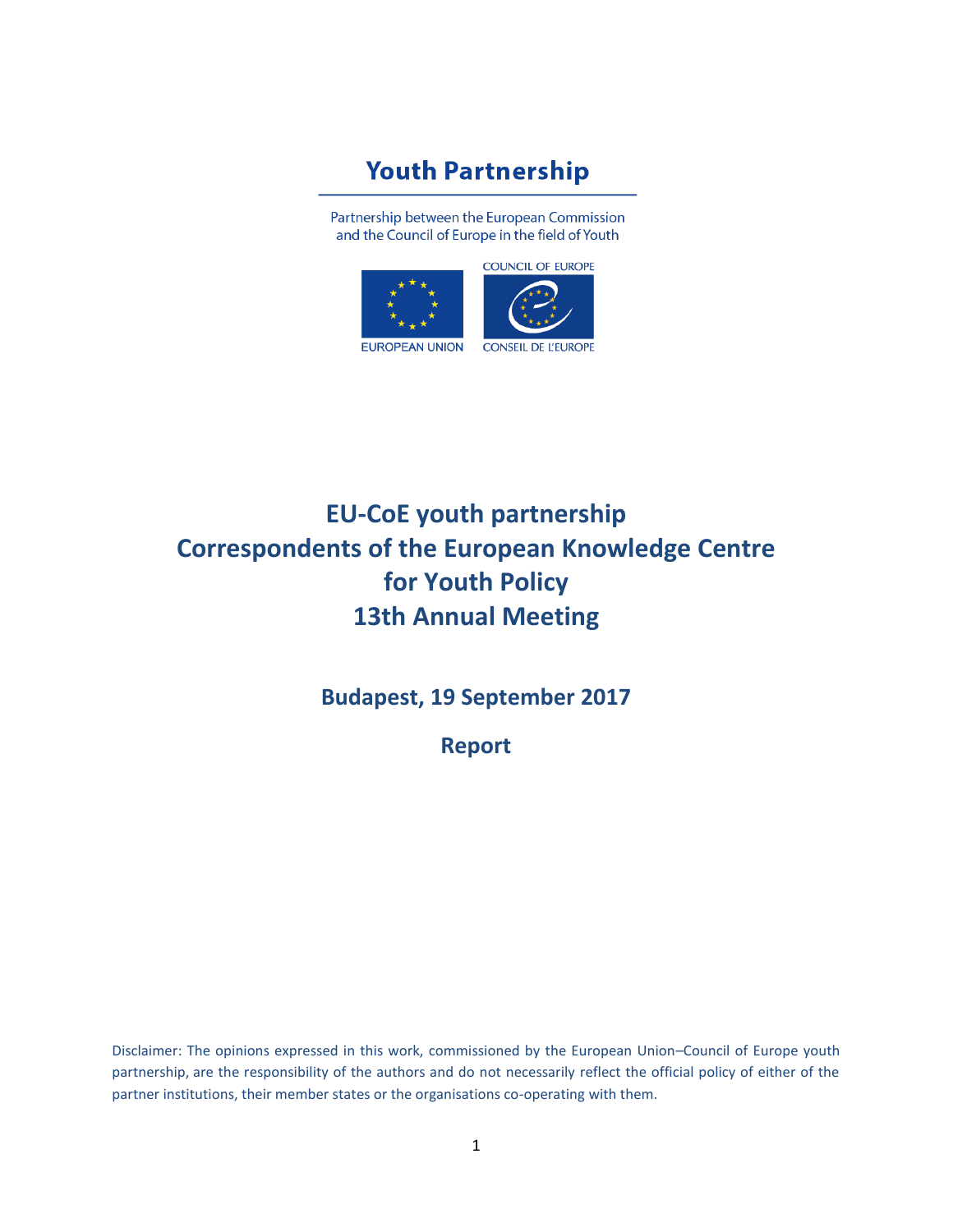## Contents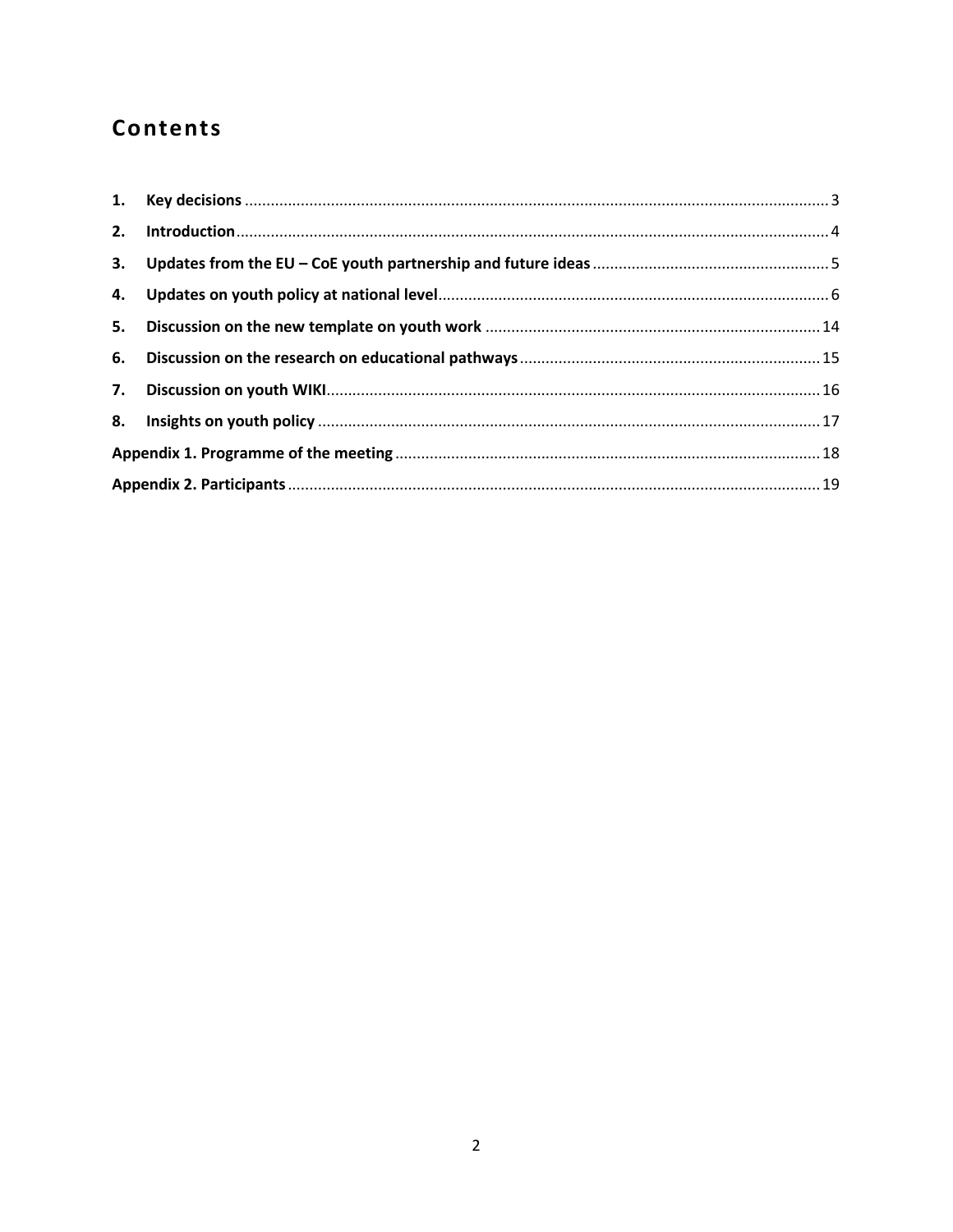#### <span id="page-2-0"></span>**1. Key decisions**

The main decisions from the  $13<sup>th</sup>$  Annual Meeting of EKCYP correspondents are as follows:

- **Terms of reference for EKCYP correspondents:** the terms of reference will not change significantly and correspondents are invited to update the relevant information about themselves (published in the Resources section) and on national youth policy and youth work.
- **Building knowledge on youth work:** the input from the participants will be integrated and a revised template sent within a week, with a week's deadline for final comments and contribution. The first data collection exercise will then be launched in October with the aim to finish all the work (proofreading and publishing by the end of 2017).
- **Mapping educational paths of youth workers**: EKCYP members will take until 1 October to add their further information and input in the questionnaires. The drafting of the report will continue, and a second meeting is planned for discussing and validating the key outcomes from the mapping.
- **Contribution to EU Youth WIKI:** the European Commission is to indicate which chapters they want to see further developed for the countries that finalised the process for the second topic and tips will be shared on how to manage the collection of data.
- **Developing Insights:** the purpose of insights needs to be clarified and several comments will be integrated in the call for consultants. A revised version will be sent for feedback.
- **Updates on national priorities in the field of youth policy, youth work, and research:**  Correspondents are invited to edit/complete their contribution during the meeting by 5 October. This document will then be shared with CDEJ and will be used by the EU-CoE youth partnership in preparation of activities during 2018.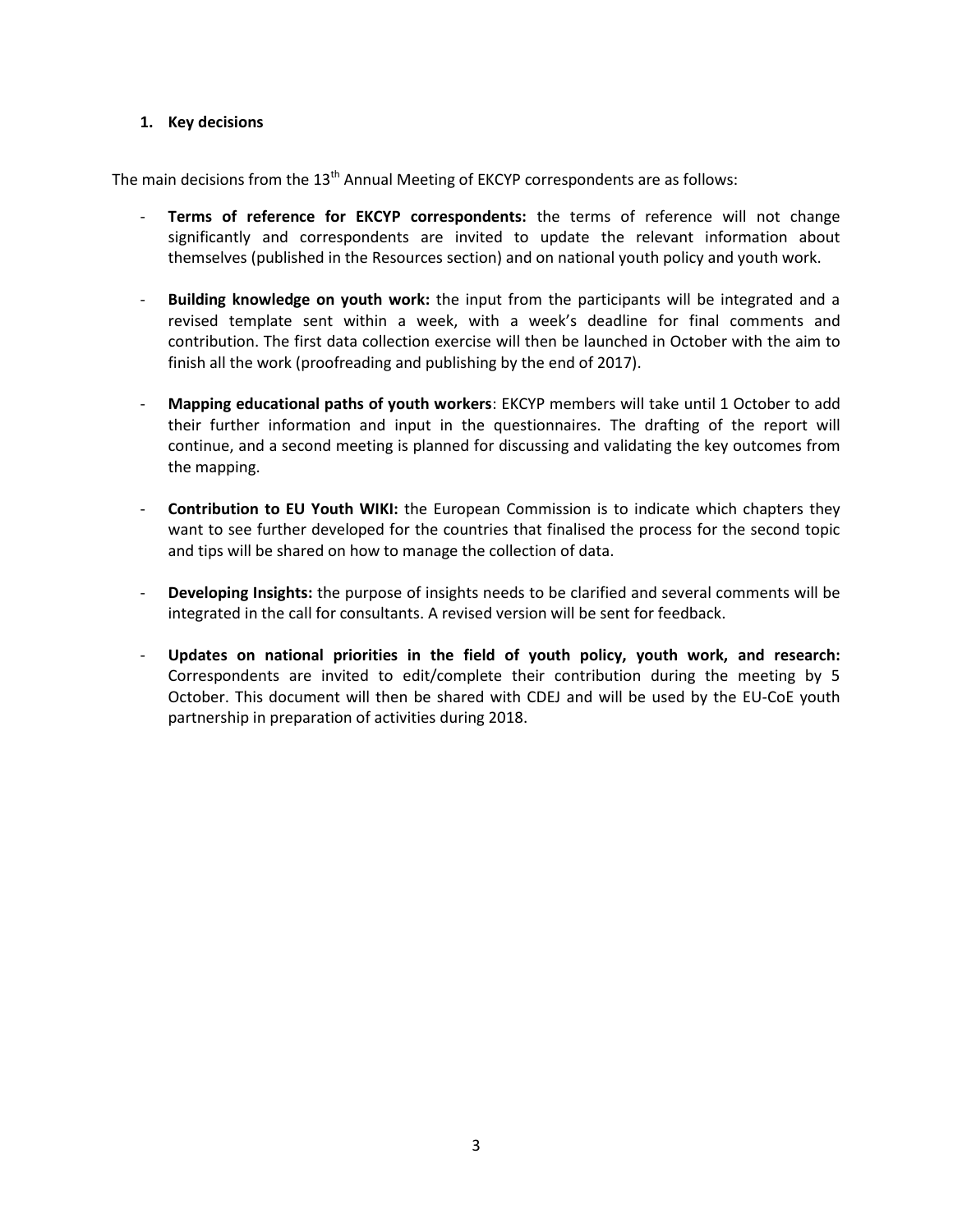#### <span id="page-3-0"></span>**2. Introduction**

On 19 September 2017, the EU – CoE youth partnership organised the 13th annual meeting of the Correspondents of the European Knowledge Centre for Youth Policy. The meeting brought together 30 correspondents and experts contributing to EKCYP projects in 2017.

The objectives for this meeting were as follows:

- Knowing EKCYP members (old and new) and building a cohesive network of correspondents;
- Clarifying the mandate of ECKYP and its support for national youth policy, work and research
- Reviewing the contribution of EKCYP to the EU-CoE youth partnership work plan in 2017
- Discussing the EKCYP contribution to the EU Youth Wiki
- Presenting on-going projects and initiatives and gaining EKCYP input and ownership
- Proposing ideas for the next year's work plan and for better use of the data collected on the Knowledge Centre.

The main themes discussed in the meeting were:

- Updates on youth policy, work and research priorities at national level
- The contributions of EKCYP to the EU Youth Wiki Project, for Erasmus+ non-programme countries.
- The contribution of ECKYP to building better knowledge on youth work in Europe.
- Developing more accessible and user-friendly synthetic cross-country presentations on youth policy in a new format called "Insights" aimed at non-experts and drawing on the Knowledge Centre data.
- the contribution of EKCYP to the mapping educational paths of youth workers and future steps.
- proposals for 2018 activities and what EKCYP contribution could be.

The meeting atmosphere was positive and constructive. The meeting allowed those just starting in the EKCYP to understand its functioning and role, and also to get updates on the current EKCYP projects.

From the meeting evaluation, most participants appreciated the sharing of updates on youth policy and on current and possibly future projects and activities. They also appreciated having more clarity on roles and responsibilities as EKCYP members.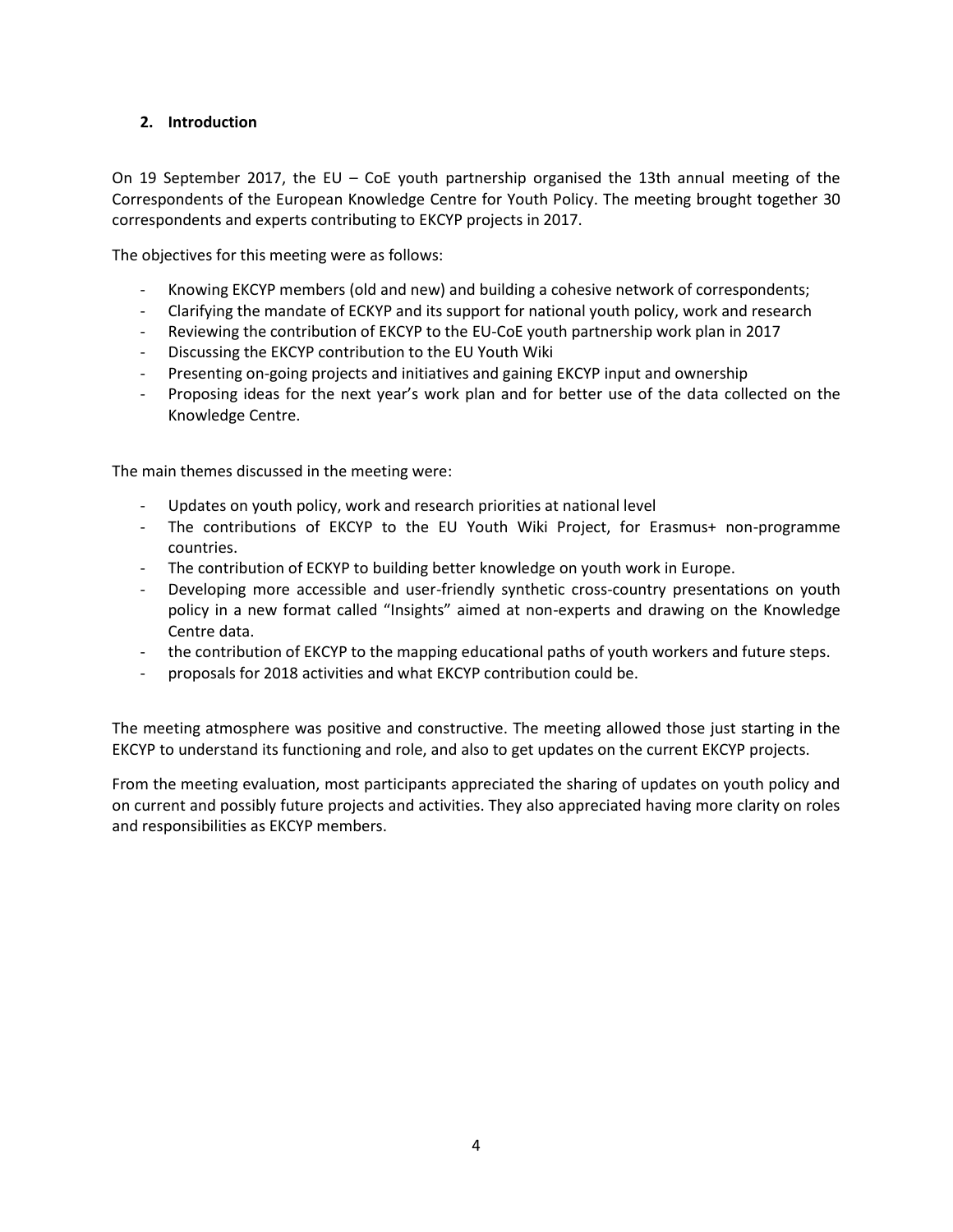#### <span id="page-4-0"></span>**3. Updates from the EU – CoE youth partnership and future ideas**

The main activities of the EU – CoE youth partnerships were presented as follows:

- [Symposium Youth Policy Responses to the Contemporary Challenges Faced by Young People](http://pjp-eu.coe.int/en/web/youth-partnership/symposium) was the main activity of the EU – CoE youth partnership in the first half of 2017; [the report](http://pjp-eu.coe.int/documents/1017981/9907025/Symposium+2017+-+Report.pdf/c855dce0-2bf9-ffae-8bf7-be1fcf31d0eb) is now available.
- [European Platform for Learning Mobility \(EPLM\)](http://pjp-eu.coe.int/en/web/youth-partnership/european-platform-on-learning-mobility) will hold its next biennial conference in France 2018, with a focus on quality in a cross-sectoral perspective and on how policy, research and practice can take stock of what is happening in the field of learning mobility. At the same time, the EPLM is currently developing indicators on quality in learning mobility.
- The [youth policy seminar](http://pjp-eu.coe.int/en/web/youth-partnership/youth-policy-training-course) will be organised in Croatia,  $13 15$  November, and involve national delegations.
- Two [workshops on the role of youth work with young refugees](http://pjp-eu.coe.int/en/web/youth-partnership/refugees-workshops) will be organised in autumn, a collection of good practice and a knowledge book are currently under way.
- Contribution to a project on the [role of youth work in combating radicalisation leading to](http://pjp-eu.coe.int/en/web/youth-partnership/youth-work-against-radicalisation)  [violence,](http://pjp-eu.coe.int/en/web/youth-partnership/youth-work-against-radicalisation) together with a consortium involving SALTO and NAs of the Erasmus + programme.
- [Tkits](http://pjp-eu.coe.int/en/web/youth-partnership/t-kits) on social inclusion, intercultural learning and European citizenship are under finalisation.
- A[n open online course on youth policy](http://pjp-eu.coe.int/en/web/youth-partnership/online-course-on-youth-policy) will be launched on 30 October.
- The [mapping educational paths for youth workers,](http://pjp-eu.coe.int/en/web/youth-partnership/expert-group-mapping-educational-paths) how to understand their paths and formal and non-formal education, is under way.
- Several [EKCYP](http://pjp-eu.coe.int/en/web/youth-partnership/knowledge-/-ekcyp) [country sheets](http://pjp-eu.coe.int/en/web/youth-partnership/new-online-resources) were finalised in the first half of the year.

The main ideas for 2018 were presented which will have to be decided by the partner institutions. These were:

- The proposed 2018 symposium: impact of technological developments on young people, with a possible involvement of EKCYP in collecting data.
- Continuing the process of collecting data on youth work, on the national, regional and local levels, and on educational pathways.
- In 2018, the proposal is to organise the EKCYP and PEYR meetings in the region of Eastern Europe and Caucasus, to support better the youth research agenda and knowledge-based youth policy.
- Continuing the work on young refugees, further development on youth policy, citizenship and citizenship education.
- There is also a proposal to organise thematic debates online, for example on populism, refugees, participation etc., which could become the new format of "perspectives on youth".
- Three Youth Knowledge Books are in technical production (1) theories and concepts on youth work; (2) on learning mobility and social inclusion; (3) on cross-sectoral cooperation as well as the Perspectives on Youth Issue 4. The Youth Knowledge Book on youth work and social work is in proofreading.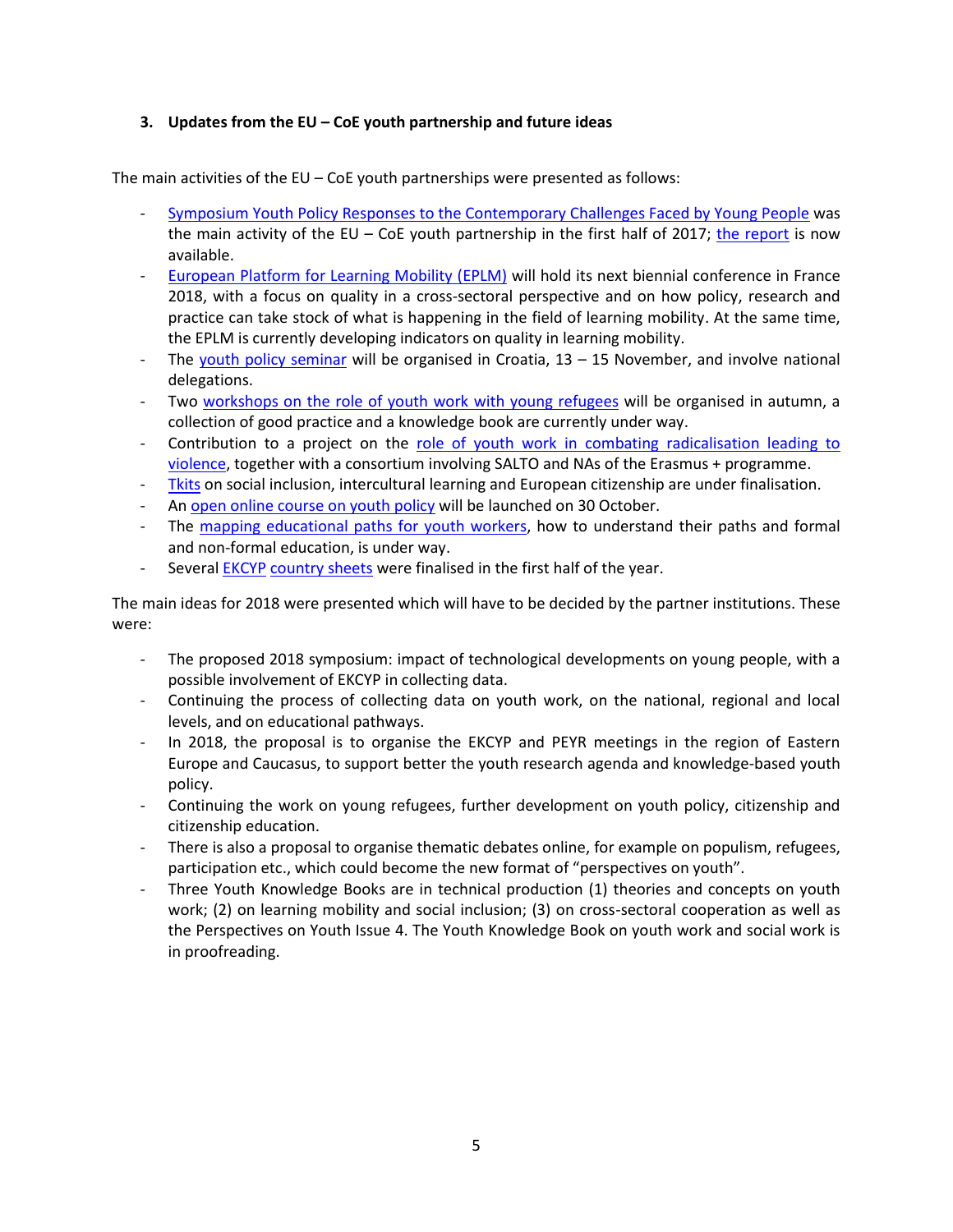#### <span id="page-5-0"></span>**4. Updates on youth policy at national level**

In preparation to the meeting, correspondents were invited to think of a symbol representing youth policy, work and research in their country and to present three national priorities. Participants shared, from their perspective, the main current developments in youth policy in their countries.

| Country        | Update on recent developments on national implementation of policies                                                                                                                                                                                                                                                                                                                                            |  |
|----------------|-----------------------------------------------------------------------------------------------------------------------------------------------------------------------------------------------------------------------------------------------------------------------------------------------------------------------------------------------------------------------------------------------------------------|--|
| Albania        | The priorities in the national youth action plan are:<br>participation in democratic decision making,<br>increasing employment of youth through active and efficient labour measures,<br>education of youth, including RYCO.<br>$\overline{\phantom{a}}$                                                                                                                                                        |  |
|                | In the current law on youth there is no recognition for youth work, and even though<br>discussions have been advancing in the last 5 years, a lot is still to be done.                                                                                                                                                                                                                                          |  |
| Armenia        | The implementation of State Youth Strategy for 2013-17 comes to its end, and it is<br>currently under assessment.                                                                                                                                                                                                                                                                                               |  |
|                | The ministry is in process to create the working group for development of State Youth<br>Strategy for 2018-22 which will include the representatives from different sectors of<br>youth policy, youth work and youth research. One of the focus themes will be creative<br>employment, and other priorities will be on participation, youth work, international<br>cooperation, mobility, family.               |  |
|                | During last year, Youth worker's institute was developed, which was based in two large<br>researches (national and international) and included the Regulation of Youth Worker<br>Institute approved by the government and the Program of training of youth workers. The<br>pilot project has just finished and we have already had 25 certified youth workers.                                                  |  |
| Austria        | A new project is under way to harmonise the youth protection laws in the 9 federal<br>regions.                                                                                                                                                                                                                                                                                                                  |  |
|                | Regarding the youth strategy, it is under planning for the EU presidency at the end of<br>2018.                                                                                                                                                                                                                                                                                                                 |  |
|                | Regarding youth work, a discussion is under way on the topic of integration and youth<br>work for refugees. Another discussion is the professionalization and educational<br>pathways in youth work (youth workers should be paid the same as social workers, but<br>this is under discussion, as youth work is also based on voluntary basis). Another theme<br>of discussion is digital and smart youth work. |  |
| <b>Belarus</b> | "Youth Policy" sub-programme within the "Education and Youth Policy" state<br>programme for 2016-2020 has been adopted. The Resolution of Council of Ministers of<br>the Republic of Belarus of March 28, 2016 No. 250.<br>The Action Plan for implementing the "Youth Policy" sub-programme within the<br>"Education and Youth Policy" state programme for 2016-2020 has been developed and                    |  |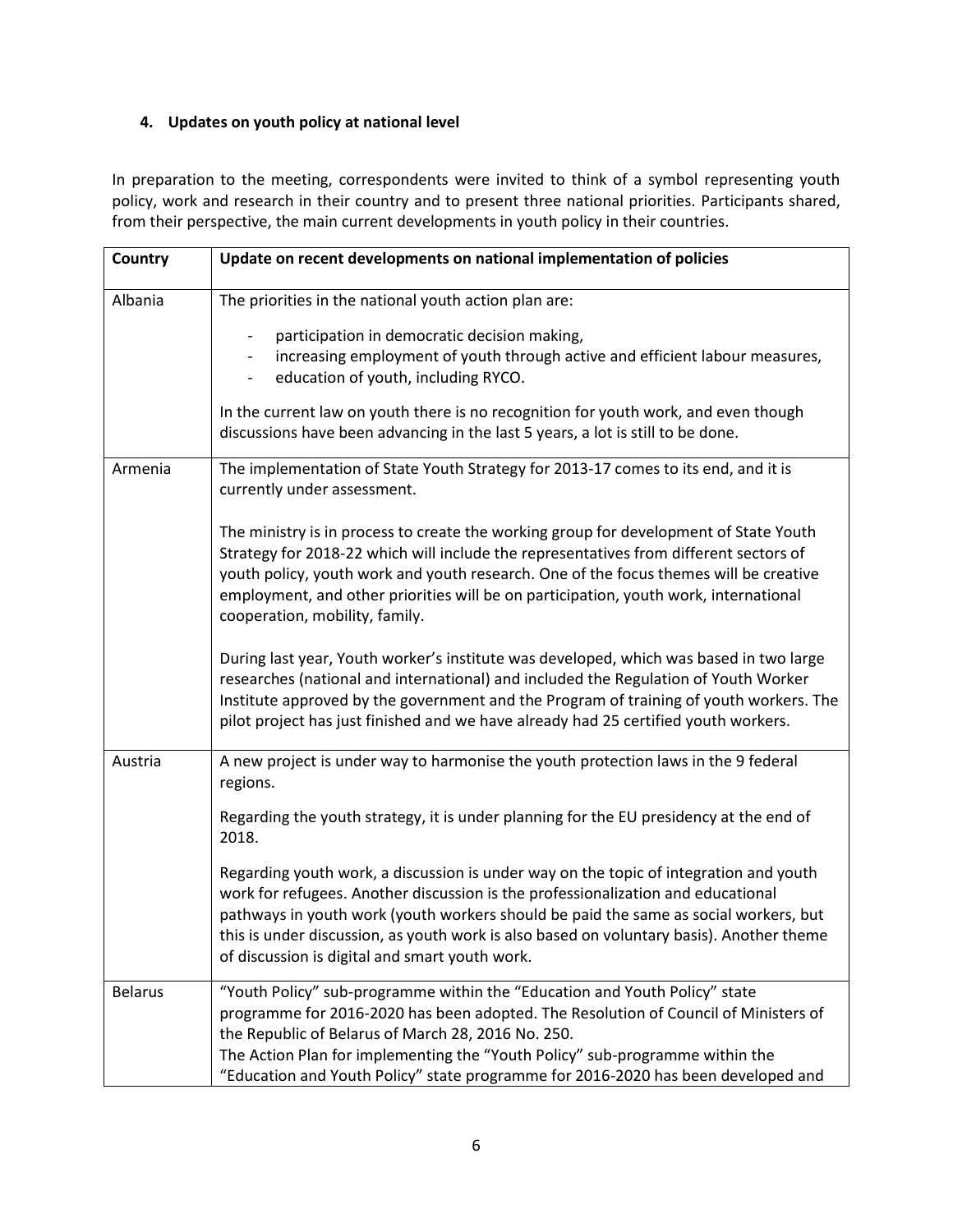|                                                                                 | passed.                                                                                                                                                                                                                                                                                                                                                                                                                                                                                                                                                                                                                                                                                                                                                                                                  |  |  |  |
|---------------------------------------------------------------------------------|----------------------------------------------------------------------------------------------------------------------------------------------------------------------------------------------------------------------------------------------------------------------------------------------------------------------------------------------------------------------------------------------------------------------------------------------------------------------------------------------------------------------------------------------------------------------------------------------------------------------------------------------------------------------------------------------------------------------------------------------------------------------------------------------------------|--|--|--|
|                                                                                 | Three priorities are included: young people's active engagement in volunteer and<br>student work team movement, family life and support for, active healthy lifestyle.                                                                                                                                                                                                                                                                                                                                                                                                                                                                                                                                                                                                                                   |  |  |  |
| French-<br>speaking<br>community<br>of Belgium                                  | At the moment, the political climate is rather unstable, due to the fact that we don't<br>know if the government will be able to go until the end of the mandate because one of<br>the political parties in the government wishes to govern with another party than its<br>actual partner, but was unable to reach any agreement.                                                                                                                                                                                                                                                                                                                                                                                                                                                                        |  |  |  |
|                                                                                 | Three priorities are included in youth policy:                                                                                                                                                                                                                                                                                                                                                                                                                                                                                                                                                                                                                                                                                                                                                           |  |  |  |
|                                                                                 | Set up a local youth policy with consultative bodies. For now, there is a<br>$\circ$<br>project which is being evaluated in order to generalise the experience<br>We have just finalised the evaluation of the 2 main laws in the youth<br>$\circ$<br>sector. Some of the main challenges are: shared definitions of<br>participation, activities on the internet, accessibility (geographic, social,<br>financial, gender diversity, partnerships, territorial coverage),<br>For youth care, a new law will maybe be discussed in the parliament.<br>$\circ$<br>Some of the issues are a bigger place for prevention, transition to<br>adulthood, youth rights, relations with the family and so on. The<br>intention was to introduce changes in the law, but we don't know if it<br>will be possible. |  |  |  |
|                                                                                 | An evaluation of the youth council is also on-going.                                                                                                                                                                                                                                                                                                                                                                                                                                                                                                                                                                                                                                                                                                                                                     |  |  |  |
| Bosnia and                                                                      | There is no state youth authority.                                                                                                                                                                                                                                                                                                                                                                                                                                                                                                                                                                                                                                                                                                                                                                       |  |  |  |
| Herzegovina                                                                     | There is a law in the Federation of Bosnia Herzegovina in implementation. In Brcko<br>district there is a new law on youth, while in Republica Srpska a new strategy and action<br>plan are being implemented.                                                                                                                                                                                                                                                                                                                                                                                                                                                                                                                                                                                           |  |  |  |
|                                                                                 | Current projects and programmes worth mentioning focus on young people leaving the<br>country, and youth and radicalisation.                                                                                                                                                                                                                                                                                                                                                                                                                                                                                                                                                                                                                                                                             |  |  |  |
| There was little done after the conservatives came to power in 2015.<br>Croatia |                                                                                                                                                                                                                                                                                                                                                                                                                                                                                                                                                                                                                                                                                                                                                                                                          |  |  |  |
|                                                                                 | The group on producing recommendations on professionalization of youth work has not<br>met.                                                                                                                                                                                                                                                                                                                                                                                                                                                                                                                                                                                                                                                                                                              |  |  |  |
|                                                                                 | The current strategy finishes without achieving many of the objectives.                                                                                                                                                                                                                                                                                                                                                                                                                                                                                                                                                                                                                                                                                                                                  |  |  |  |
|                                                                                 | There is no clarity regarding who is in charge for youth, as the department was<br>dismantled.                                                                                                                                                                                                                                                                                                                                                                                                                                                                                                                                                                                                                                                                                                           |  |  |  |
|                                                                                 | The national youth council does not function effectively.                                                                                                                                                                                                                                                                                                                                                                                                                                                                                                                                                                                                                                                                                                                                                |  |  |  |
| Czech<br>Republic                                                               | - Mid-term evaluation of the current strategic document on national youth policy (2014 -<br>2020) will be submitted to the meeting of the Government at the end of April 2017<br>Grant Programmes of Youth Department were launched at the end of 2016, there are<br>currently a lot of schemes.<br>In April 2017, mid-term evaluation of the national youth strategy was submitted.                                                                                                                                                                                                                                                                                                                                                                                                                     |  |  |  |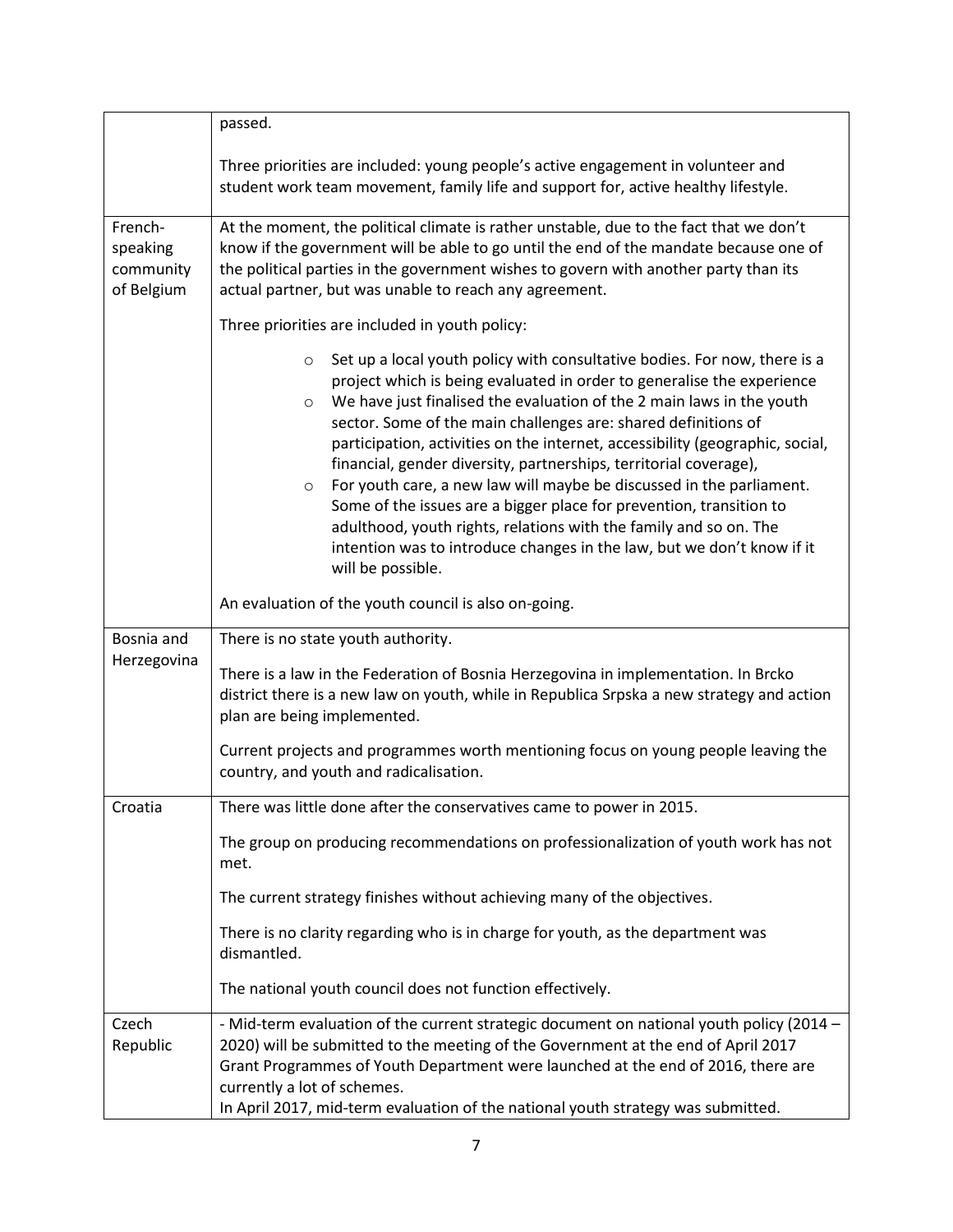|         | Afterwards, a mapping exercise of the tools for cross-sectoral youth policy produced a<br>clear picture on legislation, grants, cross-sectoral working groups and this is a base for a<br>new strategy for 2019.<br>The weakest points are evidence based policy.<br>There is also an process of linking youth work and social work, to create more coherence,<br>through the work of the youth chamber.<br>An expert meeting will be held late September to work on a new generation of European<br>social fund on science, education and research.<br>Youth centres will be able to hire also social workers.                                                                                                                                                                                                                                                                                                                                                                                                                                                                                                                                                                                                                                                                                                                                                                                                                                                                                                                                                                                                                                                                                                                                                                                                                                                                                                                                                                                                                                                                                                      |
|---------|----------------------------------------------------------------------------------------------------------------------------------------------------------------------------------------------------------------------------------------------------------------------------------------------------------------------------------------------------------------------------------------------------------------------------------------------------------------------------------------------------------------------------------------------------------------------------------------------------------------------------------------------------------------------------------------------------------------------------------------------------------------------------------------------------------------------------------------------------------------------------------------------------------------------------------------------------------------------------------------------------------------------------------------------------------------------------------------------------------------------------------------------------------------------------------------------------------------------------------------------------------------------------------------------------------------------------------------------------------------------------------------------------------------------------------------------------------------------------------------------------------------------------------------------------------------------------------------------------------------------------------------------------------------------------------------------------------------------------------------------------------------------------------------------------------------------------------------------------------------------------------------------------------------------------------------------------------------------------------------------------------------------------------------------------------------------------------------------------------------------|
|         |                                                                                                                                                                                                                                                                                                                                                                                                                                                                                                                                                                                                                                                                                                                                                                                                                                                                                                                                                                                                                                                                                                                                                                                                                                                                                                                                                                                                                                                                                                                                                                                                                                                                                                                                                                                                                                                                                                                                                                                                                                                                                                                      |
| Estonia | An on-going process is the administrative reform and related reorganisation of all public<br>services, including youth work. The number of local governments and the borders of<br>municipalities are changing in Estonia and this means that also the organisation of youth<br>work must be revised in this new situation, because local governments have the main<br>responsibility for organisation of youth work. In addition, county governments - that is<br>the regional level - will disappear completely. At the same time, local governments will<br>receive more support and consulting from the state level - that is Estonian Youth Work<br>Centre and the Ministry.<br>The Estonian Ministry of Education and Research has put together the concept and<br>action plan for smart youth work (based on a research report). Smart youth work is one<br>of the priorities throughout the Estonian Presidency of the Council of the European<br>Union and the conclusions of this smart youth work document are also discussed in<br>Brussels with the representatives of member states.<br>A third important point is lowering the age, when people are eligible to vote. There are<br>local elections this fall in Estonia and for the very first time young people, who are at<br>least 16 years old, can vote as well. Related to that, the Estonian Ministry of Education<br>and Research together with the Estonian National Youth Council and the Chancellor of<br>Justice have compiled a guiding document 'Principles: Politicians' visits to schools and<br>the political communication in schools before the elections'. Furthermore, Estonian<br>National Youth Council is running the project called 'Young Election Watchers'<br>throughout the local elections in 2017. This project gives 16 to 19 year olds all over<br>Estonia an opportunity to shape the transparent electoral process. Young people, who<br>participate in this project, have taken the task to protect the political neutrality of their<br>schools and to monitor that there are no election violations in schools. |
|         |                                                                                                                                                                                                                                                                                                                                                                                                                                                                                                                                                                                                                                                                                                                                                                                                                                                                                                                                                                                                                                                                                                                                                                                                                                                                                                                                                                                                                                                                                                                                                                                                                                                                                                                                                                                                                                                                                                                                                                                                                                                                                                                      |
| Finland | New legislation was adopted in 2017, and currently the state programme is in                                                                                                                                                                                                                                                                                                                                                                                                                                                                                                                                                                                                                                                                                                                                                                                                                                                                                                                                                                                                                                                                                                                                                                                                                                                                                                                                                                                                                                                                                                                                                                                                                                                                                                                                                                                                                                                                                                                                                                                                                                         |
|         | development. It will guide youth policy and youth work for the next 10 years.                                                                                                                                                                                                                                                                                                                                                                                                                                                                                                                                                                                                                                                                                                                                                                                                                                                                                                                                                                                                                                                                                                                                                                                                                                                                                                                                                                                                                                                                                                                                                                                                                                                                                                                                                                                                                                                                                                                                                                                                                                        |
|         | Regarding regional governance, there is a process of reorganising social and health<br>programmes at regional level and youth work has to negotiate its place.                                                                                                                                                                                                                                                                                                                                                                                                                                                                                                                                                                                                                                                                                                                                                                                                                                                                                                                                                                                                                                                                                                                                                                                                                                                                                                                                                                                                                                                                                                                                                                                                                                                                                                                                                                                                                                                                                                                                                       |
|         | The main discussion in the youth work community is how to do multi-professional<br>cooperation, partnerships between schools and youth work. Moreover, there are a lot of                                                                                                                                                                                                                                                                                                                                                                                                                                                                                                                                                                                                                                                                                                                                                                                                                                                                                                                                                                                                                                                                                                                                                                                                                                                                                                                                                                                                                                                                                                                                                                                                                                                                                                                                                                                                                                                                                                                                            |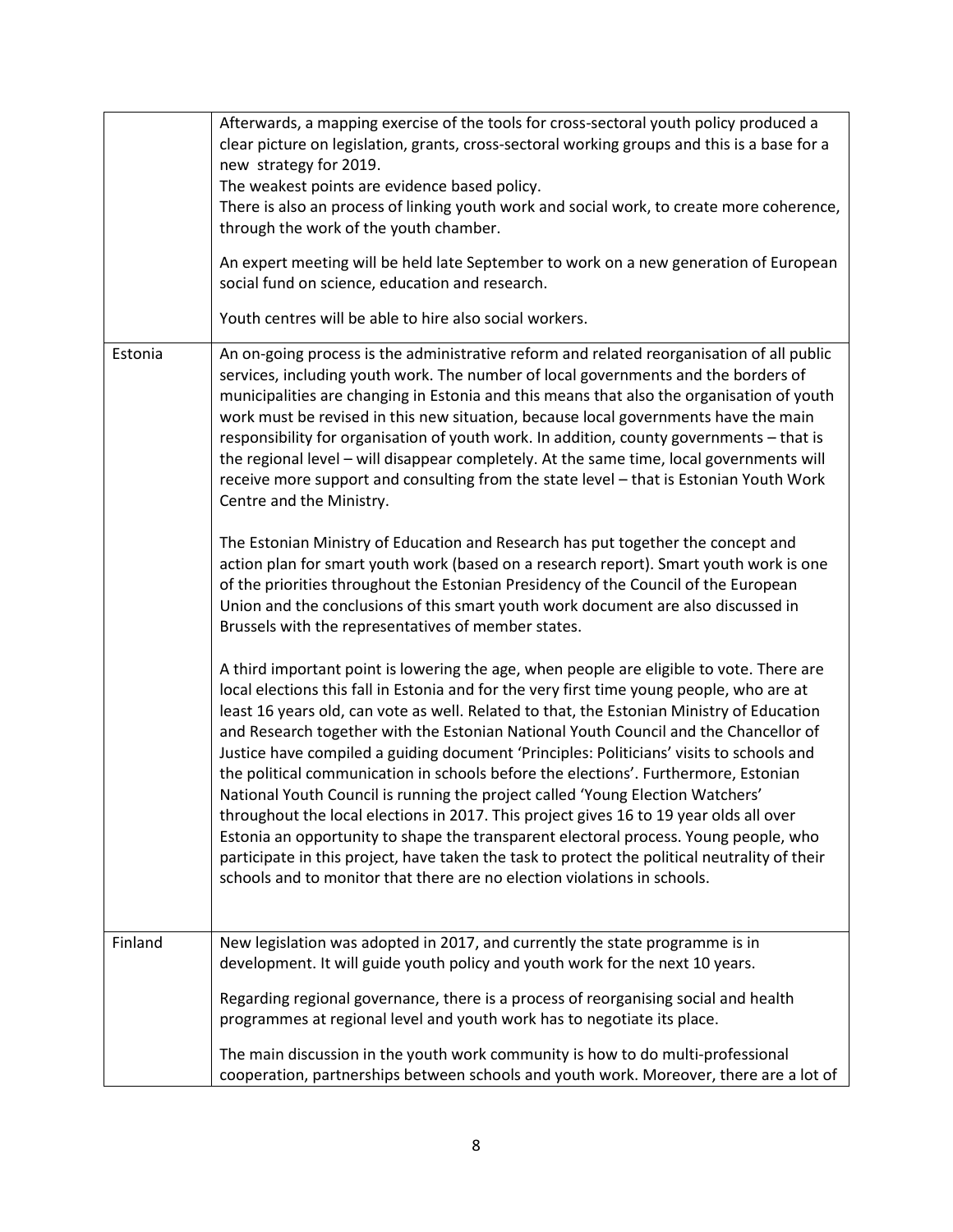|         | programmes on how to do partnership with youth work and vocational education.                                                                                                                                                                                                                                                                                                                                                                                                                                                                                                                                                                                                                                                                                                                                                                                                                                                                                                                                                                                                                           |  |  |
|---------|---------------------------------------------------------------------------------------------------------------------------------------------------------------------------------------------------------------------------------------------------------------------------------------------------------------------------------------------------------------------------------------------------------------------------------------------------------------------------------------------------------------------------------------------------------------------------------------------------------------------------------------------------------------------------------------------------------------------------------------------------------------------------------------------------------------------------------------------------------------------------------------------------------------------------------------------------------------------------------------------------------------------------------------------------------------------------------------------------------|--|--|
| Georgia | The Youth Ministry priorities are:                                                                                                                                                                                                                                                                                                                                                                                                                                                                                                                                                                                                                                                                                                                                                                                                                                                                                                                                                                                                                                                                      |  |  |
|         | $\triangleright$ the adoption of a new law on youth – "Law on promotion of youth work";<br>$\triangleright$ Youth worker training and certification program in selected regions of Georgia;<br>Number of social entrepreneurship programmes focus on youth employment<br>≻<br>and skills development;<br>Work under way on youth policy monitoring and evaluation portal -<br>➤<br>www.youth.gov.ge;                                                                                                                                                                                                                                                                                                                                                                                                                                                                                                                                                                                                                                                                                                    |  |  |
| Germany | The Federal Ministry for Youth continues its redefined youth policy under the motto<br>'Taking action for a youth appropriate society'. This policy focuses von young people<br>between 12 and 27 years. Under the umbrella of the youth strategy introduced in 2015,<br>a so-called youth check (http://go.dbjr.de/jugendcheck //<br>https://www.jugendgerecht.de/jugend-check/) was developed in cooperation with the<br>German Federal Youth Council. It provides criteria to measure the impact that political<br>measures at national level have on young people and to raise awareness of their needs.<br>It can also be used to assess if and how young people were involved into legislative<br>procedures and the planning and implementation of public projects. In August 2017, a<br>so-called competence centre for the youth check was established. Its task is to examine<br>regulations drafted by federal ministries with regard to its impact on young people and<br>comment on them. The centre also advises and supports the federal ministries in charge<br>of the planned schemes. |  |  |
|         | In 2017, the $15th$ child and youth report was published. In addition to the youth report, a<br>youth brochure was produced which not only summarises the results of the youth report<br>in a youth appropriate language but also addresses topics young people are interested<br>in.                                                                                                                                                                                                                                                                                                                                                                                                                                                                                                                                                                                                                                                                                                                                                                                                                   |  |  |
|         | There is an on-going debate on including children's rights into the German Basic Law<br>(Grundgesetz). In March 2017, the federal state of North Rhine-Westphalia presented a<br>bill proposal to the Federal Council to amend Section 6 of the Basic Law. The draft is<br>currently being discussed in the expert committees of the Federal Council.                                                                                                                                                                                                                                                                                                                                                                                                                                                                                                                                                                                                                                                                                                                                                   |  |  |
| Hungary | The challenges for youth policy are youth unemployment and the link to the Youth<br>Guarantee.                                                                                                                                                                                                                                                                                                                                                                                                                                                                                                                                                                                                                                                                                                                                                                                                                                                                                                                                                                                                          |  |  |
|         | A current issue is also emigration - a lot of young people want to leave Hungary, a lot of<br>challenges for the country, young people do not find their place there economically.                                                                                                                                                                                                                                                                                                                                                                                                                                                                                                                                                                                                                                                                                                                                                                                                                                                                                                                      |  |  |
|         | Another theme is participation in political and social life. Young people have a low level<br>of participation, with the exception of the radical right party which is attractive for<br>youth. There are many processes for community building.                                                                                                                                                                                                                                                                                                                                                                                                                                                                                                                                                                                                                                                                                                                                                                                                                                                        |  |  |
|         | The demographic situation is also problematic, and a focus is put on supporting young<br>people to start their family life in Hungary.                                                                                                                                                                                                                                                                                                                                                                                                                                                                                                                                                                                                                                                                                                                                                                                                                                                                                                                                                                  |  |  |
| Italy   | Italy adopted in 2016 a reform of the third sector - Law 6 June 2016, no. 106- which<br>introduces significant new developments in the youth policies, among others the                                                                                                                                                                                                                                                                                                                                                                                                                                                                                                                                                                                                                                                                                                                                                                                                                                                                                                                                 |  |  |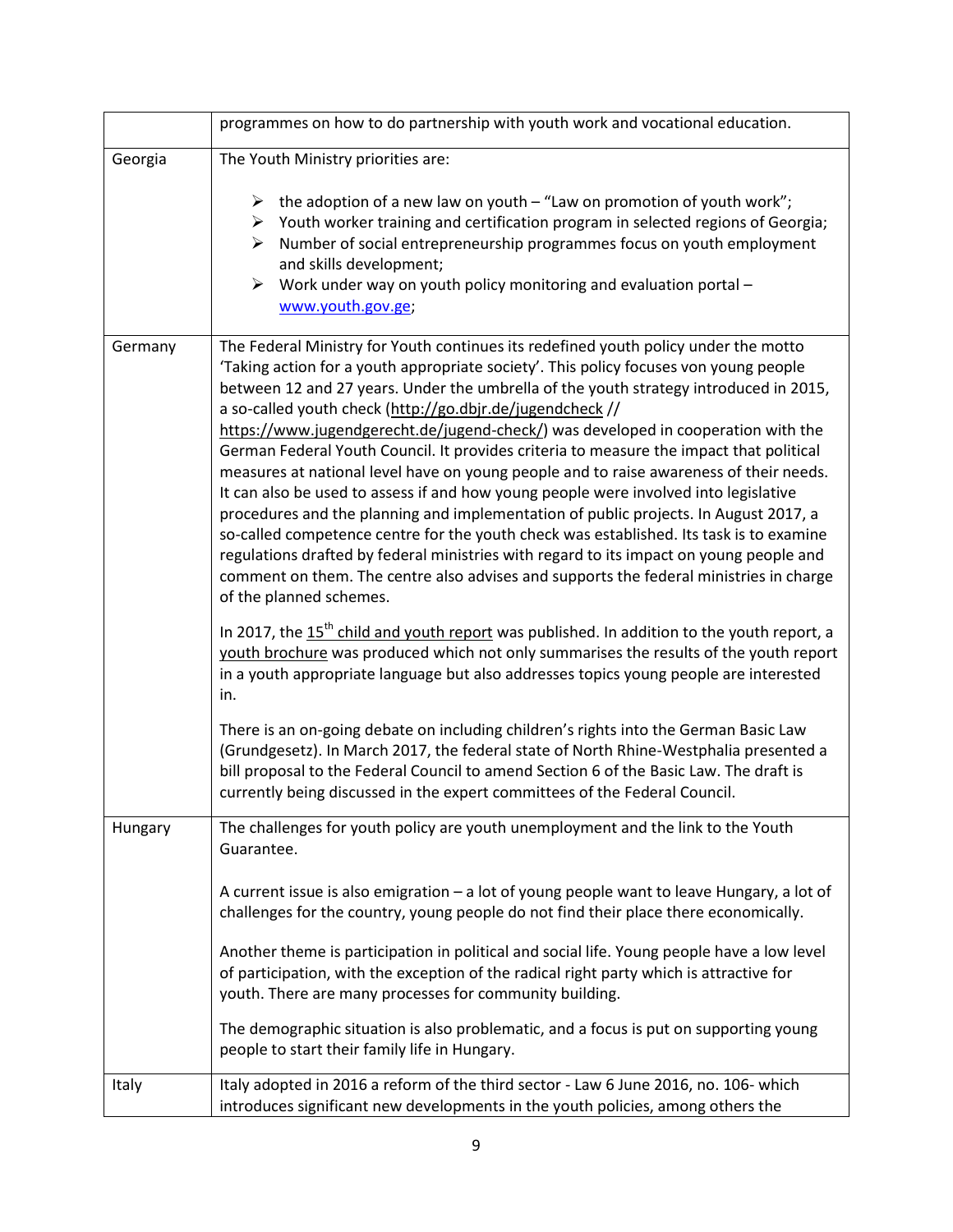|                                                                                                                                                                                                                                                                                                                                                                                                                                                                                                                                                                                                                                         | universal civic service. Social cooperation, social entrepreneurship and the entire third<br>sector in Italy are prime candidates to stimulate employment growth by promoting, in<br>particular, the participation of young people who are faced with unprecedented<br>obstacles. The law intervenes in a structural way on a sector that involves approximately<br>5 million volunteers and more than 300,000 non-profit organizations.<br>According to the Law, a Legislative Decree was adopted on 6 March 2017, concerning<br>Establishment and discipline of the universal civic service. This is open to all and on a<br>voluntary basis, to support young people aged between 18 and 28 years in the<br>realization of experience of solidarity, social inclusion, active citizenship and protection<br>of cultural heritage. Its training value can be recognized in the university and in the work. |  |  |
|-----------------------------------------------------------------------------------------------------------------------------------------------------------------------------------------------------------------------------------------------------------------------------------------------------------------------------------------------------------------------------------------------------------------------------------------------------------------------------------------------------------------------------------------------------------------------------------------------------------------------------------------|--------------------------------------------------------------------------------------------------------------------------------------------------------------------------------------------------------------------------------------------------------------------------------------------------------------------------------------------------------------------------------------------------------------------------------------------------------------------------------------------------------------------------------------------------------------------------------------------------------------------------------------------------------------------------------------------------------------------------------------------------------------------------------------------------------------------------------------------------------------------------------------------------------------|--|--|
| The 2008 Youth Law which defines the general objectives of Youth Policy was revised by<br>Luxembourg<br>the 2016 Youth Law. This law indicates further challenges and priorities of youth policy in<br>Luxembourg. In addition to the existing 10 objectives, three new objectives were<br>introduced. These include (1) to work for inclusion and social cohesion (Art. 1, 7), (2) to<br>promote the academic success of children and youth and the to prevent school dropout<br>(Art. 1, 12) and (3) to contribute to the learning of the languages of the country thereby<br>promoting social and academic integration (Art. 1, 13). |                                                                                                                                                                                                                                                                                                                                                                                                                                                                                                                                                                                                                                                                                                                                                                                                                                                                                                              |  |  |
|                                                                                                                                                                                                                                                                                                                                                                                                                                                                                                                                                                                                                                         | The Youth Pact 2017-2020 defines the main objectives of youth policy for the next<br>coming four years. It includes three domains: (1) school-to-work transitions, (2) housing<br>transitions and (3) participation.                                                                                                                                                                                                                                                                                                                                                                                                                                                                                                                                                                                                                                                                                         |  |  |
|                                                                                                                                                                                                                                                                                                                                                                                                                                                                                                                                                                                                                                         | Besides these specific objectives, a general objective of the Youth Pact is to strengthen<br>youth work and the dialogue between the different stakeholders in the youth field<br>(ministries, administrations).                                                                                                                                                                                                                                                                                                                                                                                                                                                                                                                                                                                                                                                                                             |  |  |
|                                                                                                                                                                                                                                                                                                                                                                                                                                                                                                                                                                                                                                         | The national report on the situation of young people in Luxembourg, published in 2015,<br>deals with the transition from youth to adulthood and delivers important evidence for<br>the development of the Youth Pact 2017-2020.                                                                                                                                                                                                                                                                                                                                                                                                                                                                                                                                                                                                                                                                              |  |  |
| Republic of<br>Moldova                                                                                                                                                                                                                                                                                                                                                                                                                                                                                                                                                                                                                  | A new Law on Youth was adopted by the Parliament in July, 2016. The law includes new<br>concepts/definitions: the youth activity (youth work); non-formal education of young<br>people; youth worker; youth organisation; youth center; local youth council; etc.                                                                                                                                                                                                                                                                                                                                                                                                                                                                                                                                                                                                                                            |  |  |
|                                                                                                                                                                                                                                                                                                                                                                                                                                                                                                                                                                                                                                         | In 2017, the organisation in the government changes, there is a newly created Ministry<br>of Culture, Research and Education, which absorbs the youth department as well.                                                                                                                                                                                                                                                                                                                                                                                                                                                                                                                                                                                                                                                                                                                                    |  |  |
|                                                                                                                                                                                                                                                                                                                                                                                                                                                                                                                                                                                                                                         | A national Agency for Youth Work is to be created by the end of 2017.                                                                                                                                                                                                                                                                                                                                                                                                                                                                                                                                                                                                                                                                                                                                                                                                                                        |  |  |
|                                                                                                                                                                                                                                                                                                                                                                                                                                                                                                                                                                                                                                         | Currently, the main questions are around the translations of "youth worker" and the<br>role, volunteer or paid, and a youth centre network in the country.                                                                                                                                                                                                                                                                                                                                                                                                                                                                                                                                                                                                                                                                                                                                                   |  |  |
|                                                                                                                                                                                                                                                                                                                                                                                                                                                                                                                                                                                                                                         | In relation to the national strategy, the ministry prepares a research report on youth.                                                                                                                                                                                                                                                                                                                                                                                                                                                                                                                                                                                                                                                                                                                                                                                                                      |  |  |
| Montenegro                                                                                                                                                                                                                                                                                                                                                                                                                                                                                                                                                                                                                              | Montenegro adopted a Law on Youth, as well as on criteria for financing of youth NGOs,<br>youth clubs and youth centres throughout Montenegro.                                                                                                                                                                                                                                                                                                                                                                                                                                                                                                                                                                                                                                                                                                                                                               |  |  |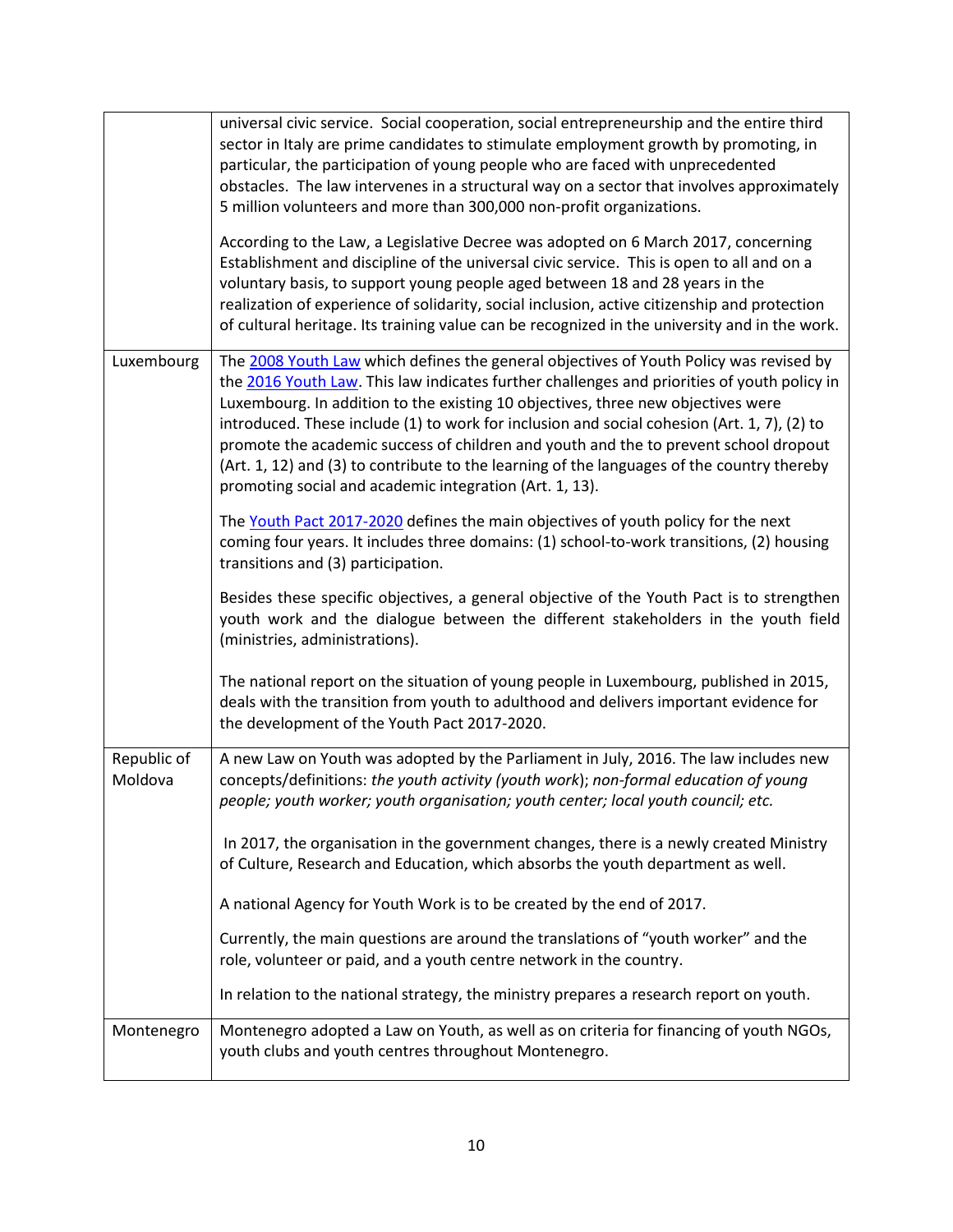|          | The National Youth Strategy for 2017-2021 was adopted on 29.09.2016.                                                                                                                                                                                                                                          |  |  |  |
|----------|---------------------------------------------------------------------------------------------------------------------------------------------------------------------------------------------------------------------------------------------------------------------------------------------------------------|--|--|--|
|          | As a result of an open call for projects of youth NGOs, 36 youth projects were supported<br>to fulfil the national strategy action plans.                                                                                                                                                                     |  |  |  |
|          | A process is under way to accredit youth leaders, through 3 months of practice and 3<br>trainings.                                                                                                                                                                                                            |  |  |  |
|          | Ten youth clubs and a youth centre were open in Podgorica, with the intention to open<br>more in the country. Guidelines for managing youth centres are under preparation.                                                                                                                                    |  |  |  |
|          | The Berlin process has advanced into establishing a regional youth coordination office<br>and a space for new youth local projects. The RYCO has its headquarters in Tirana,<br>Montenegro, and it involved the six Western Balkan countries.                                                                 |  |  |  |
| Norway   | The current priorities are related to increasing completion rate and core curriculum,<br>increasing the amount of young people who are finishing education sooner, faster and<br>better than before; but at the same time there is an increase in stress, poor mental<br>health, eating disorder and anxiety. |  |  |  |
|          | A youth competency centre is under creation, and it will function as a cross sector<br>resource centres for youth workers and policy makers, and integrate the EU Youth Wiki<br>in this unit.                                                                                                                 |  |  |  |
|          | A new national youth plan will be ready by 2017.                                                                                                                                                                                                                                                              |  |  |  |
| Portugal |                                                                                                                                                                                                                                                                                                               |  |  |  |
|          | A national campaign "70 NOW" is under way and it is connected with the constitution.                                                                                                                                                                                                                          |  |  |  |
|          | Under way also there are employability programme for enterprises and economy. Other<br>processes under way: the translation of the Council of Europe recommendations and the<br>production of a publication on Roma communities.                                                                              |  |  |  |
| Romania  | Since January 2017, Romania has a new government. Thus, the Ministry of Youth and<br>Sports changed the minister and the secretary of state on youth.                                                                                                                                                         |  |  |  |
|          | Among their priorities:                                                                                                                                                                                                                                                                                       |  |  |  |
|          | - Development of means and mechanisms for a more active communication with the<br>Romanian youth who study and work abroad, aiming to get them more involved in the<br>broader European community life;                                                                                                       |  |  |  |
|          | - Development of an on-line platform that aims to facilitate youth access to structured<br>and comprehensible information relevant to them;                                                                                                                                                                   |  |  |  |
|          | Direct contact between authorities and young citizens, assuring a more equitable<br>distribution of resources and a better understanding of their needs and expectations<br>which will produce better policies.                                                                                               |  |  |  |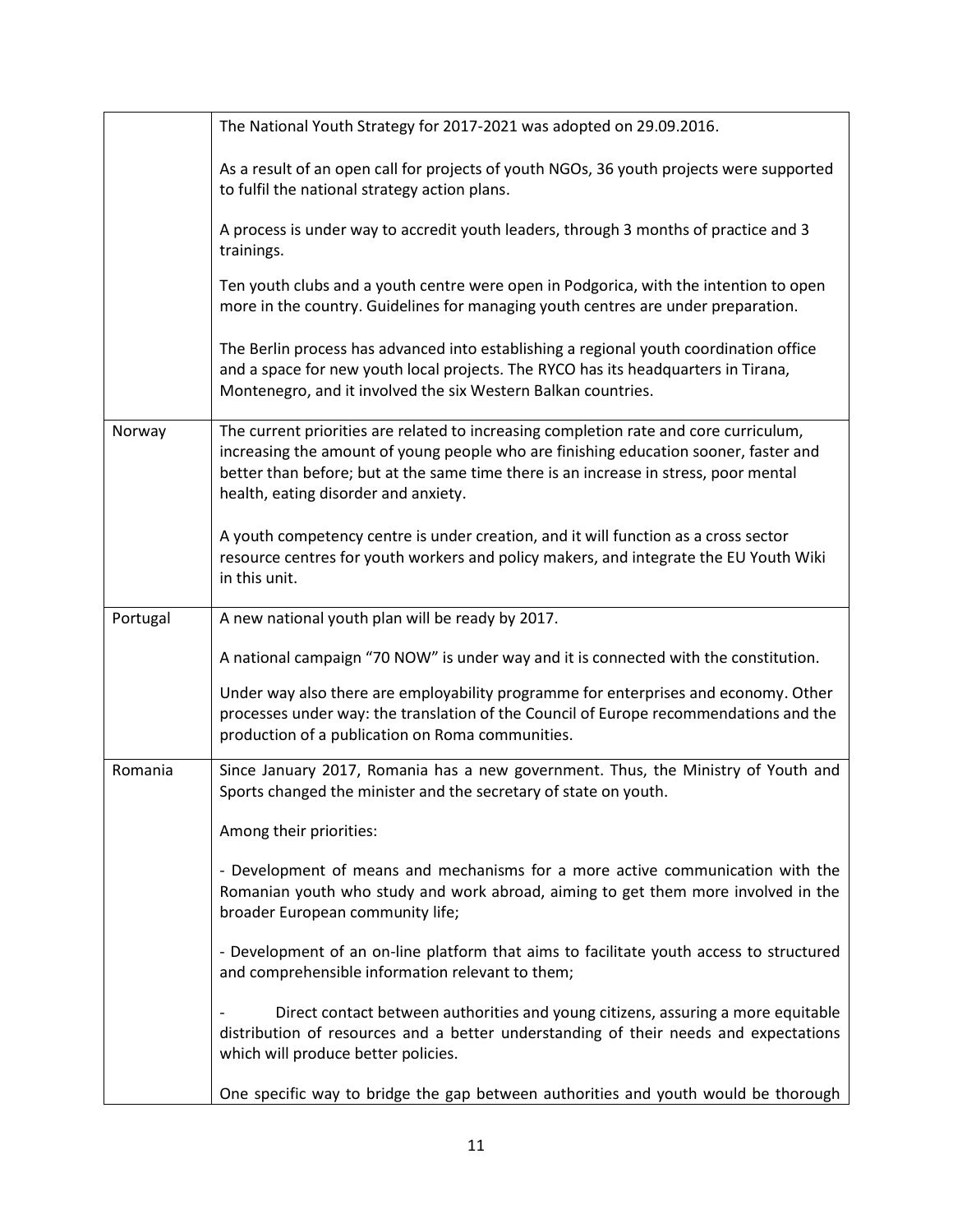|                    | improving the offer of the youth centres which are in the administration of the ministry.                                                                                                                                                                            |  |  |
|--------------------|----------------------------------------------------------------------------------------------------------------------------------------------------------------------------------------------------------------------------------------------------------------------|--|--|
|                    | For this goal, some challenges have to be met:                                                                                                                                                                                                                       |  |  |
|                    | a concrete law on youth centres;                                                                                                                                                                                                                                     |  |  |
|                    | development of standards for their functioning;                                                                                                                                                                                                                      |  |  |
|                    | professionalized youth work within the centres;                                                                                                                                                                                                                      |  |  |
|                    | permanent training for the youth workers involved in activities;                                                                                                                                                                                                     |  |  |
|                    | outreach in order to be able to engage with young people in their own<br>environment, especially with those less privileged.                                                                                                                                         |  |  |
| Serbia             | The current action plan finished this year. Upcoming are evaluation processes and the<br>planning of new measures. The aim is to elaborate, by the end of 2017, a new draft<br>document, and in 2018 a new policy document in the youth field.                       |  |  |
|                    | There is also an attempt to establish a pool of national youth researchers, with a lot of<br>open questions and dilemmas. By the end of 2017, it is expected to have a new<br>established network and activities in this sense.                                      |  |  |
|                    | The Government priorities witnessed a shift in 2017, towards encouraging youth<br>volunteering activities, but also employment.                                                                                                                                      |  |  |
| Slovak<br>Republic | There is already a law for supporting youth work, and a current initiatives aims to<br>reinforce the link with education and training.                                                                                                                               |  |  |
|                    | Another process is the transformation of leisure time centres to modern centres,<br>connected with unemployment and developing skills.                                                                                                                               |  |  |
|                    | A new definition of quality standards for professional youth workers, and also defining<br>the role of municipalities and their role, and definition for youth worker.                                                                                               |  |  |
|                    | There are also grants for NGOs with new criteria, 20% of focus on inclusion, and new<br>indicators.                                                                                                                                                                  |  |  |
|                    | On fighting extremism and radicalisation, the No Hate campaign is continuing.                                                                                                                                                                                        |  |  |
|                    | Work is being done related to Roma youth and low education.                                                                                                                                                                                                          |  |  |
|                    | There is also a focus on participation.                                                                                                                                                                                                                              |  |  |
| Sweden             | The Swedish government priorities young NEET and participation in society, and also<br>promoting mental wellbeing for young people in Sweden.                                                                                                                        |  |  |
|                    | The government mandate ends in 2018, this strategy goes to the end of 2017, the<br>proposal for the youth strategy from 2018 is under way.                                                                                                                           |  |  |
|                    | The situation is Sweden is that there is a lot of local self-governance, municipalities<br>decide how to deal with recommendations from the national level. The government<br>appointed a national coordinator to get the local municipalities to work together with |  |  |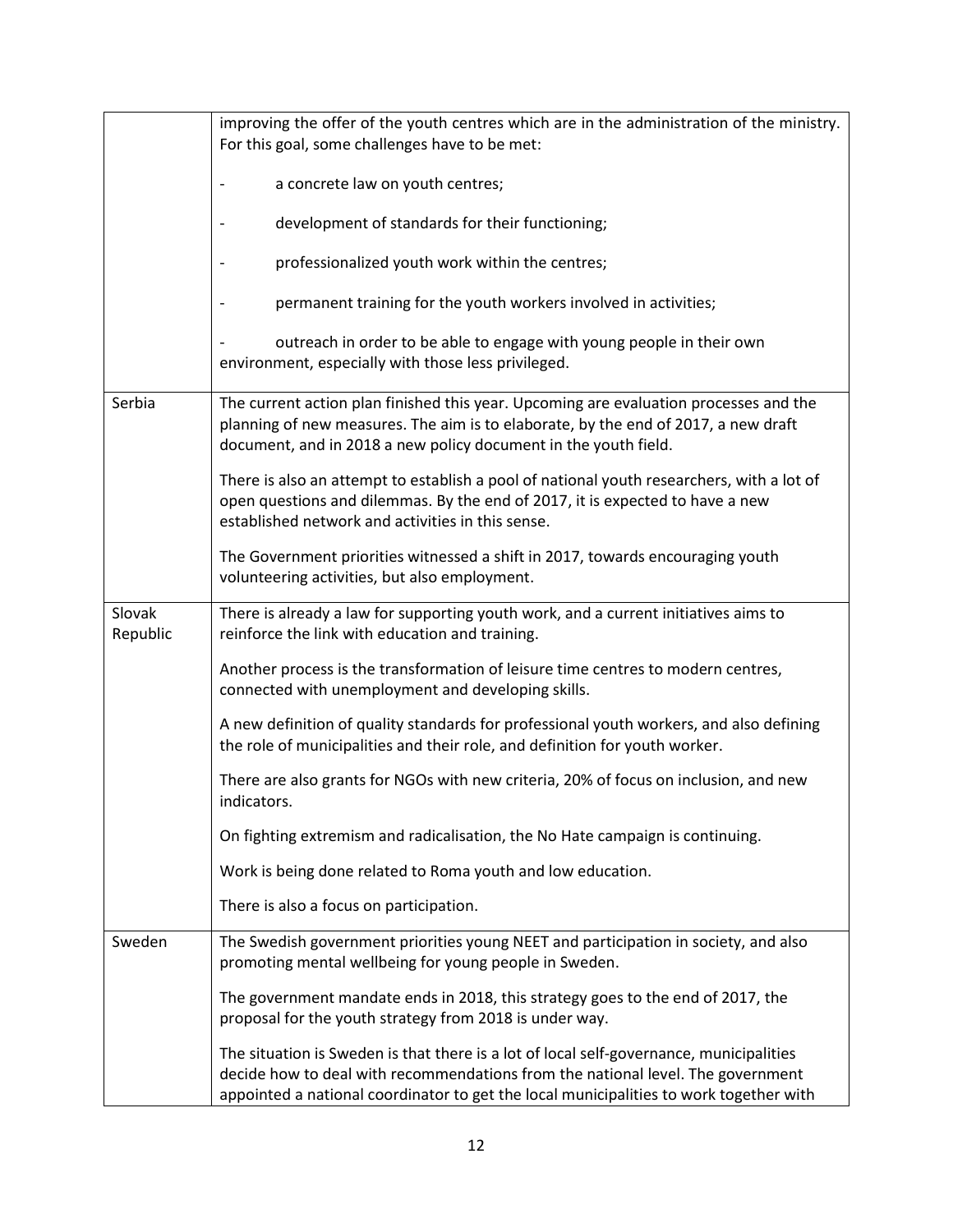|                                                      | the government, for example through grants, expertise, or an agreement with the local<br>government.                                                                                                                                                                |  |  |
|------------------------------------------------------|---------------------------------------------------------------------------------------------------------------------------------------------------------------------------------------------------------------------------------------------------------------------|--|--|
|                                                      | Another priority is on migrants, and a protest is under way, as it looks like only one third<br>will be able to stay in Sweden.                                                                                                                                     |  |  |
| "The former<br>Yugoslav<br>Republic of<br>Macedonia" | The National Youth Strategy 2016-2025 has been adopted by the Government, and there<br>is a clear awareness of the need for a monitoring system within the strategy. The<br>strategy has 8 priorities, with a focus on participation, unemployment, and youth work. |  |  |
|                                                      | The process of creation of local youth councils has continued.                                                                                                                                                                                                      |  |  |
|                                                      | In terms of priorities, the biggest focus is on unemployment, with support from ILO and<br>UNDP.                                                                                                                                                                    |  |  |
|                                                      | In relation to youth work, this is a priority because youth NGOS push for recognising the<br>concept in the country and among practitioners, including in the qualification<br>framework.                                                                           |  |  |
| Turkey                                               | Although Turkey has a huge youth population, constructing democracy and a national<br>youth policy is still in process.                                                                                                                                             |  |  |
|                                                      | A priority is also constructing equal rights for everyone: the ministry has been working<br>on it, also in the context of migration. The ministry worked also in the camps for<br>refugees.                                                                         |  |  |
|                                                      | There are many organisations working hard, and trying to help young people.                                                                                                                                                                                         |  |  |
| Ukraine                                              | General reforms started 3 years ago, with elaborating legislation on youth, a national<br>quality label for youth centres, national system of educational system for youth workers.<br>A new draft of the law will be seen by the Parliament in November 2017.      |  |  |
|                                                      | The main priority for the national and regional levels is the work with young IDPs and<br>young veterans.                                                                                                                                                           |  |  |
|                                                      | A current challenge is the reform on decentralisation.                                                                                                                                                                                                              |  |  |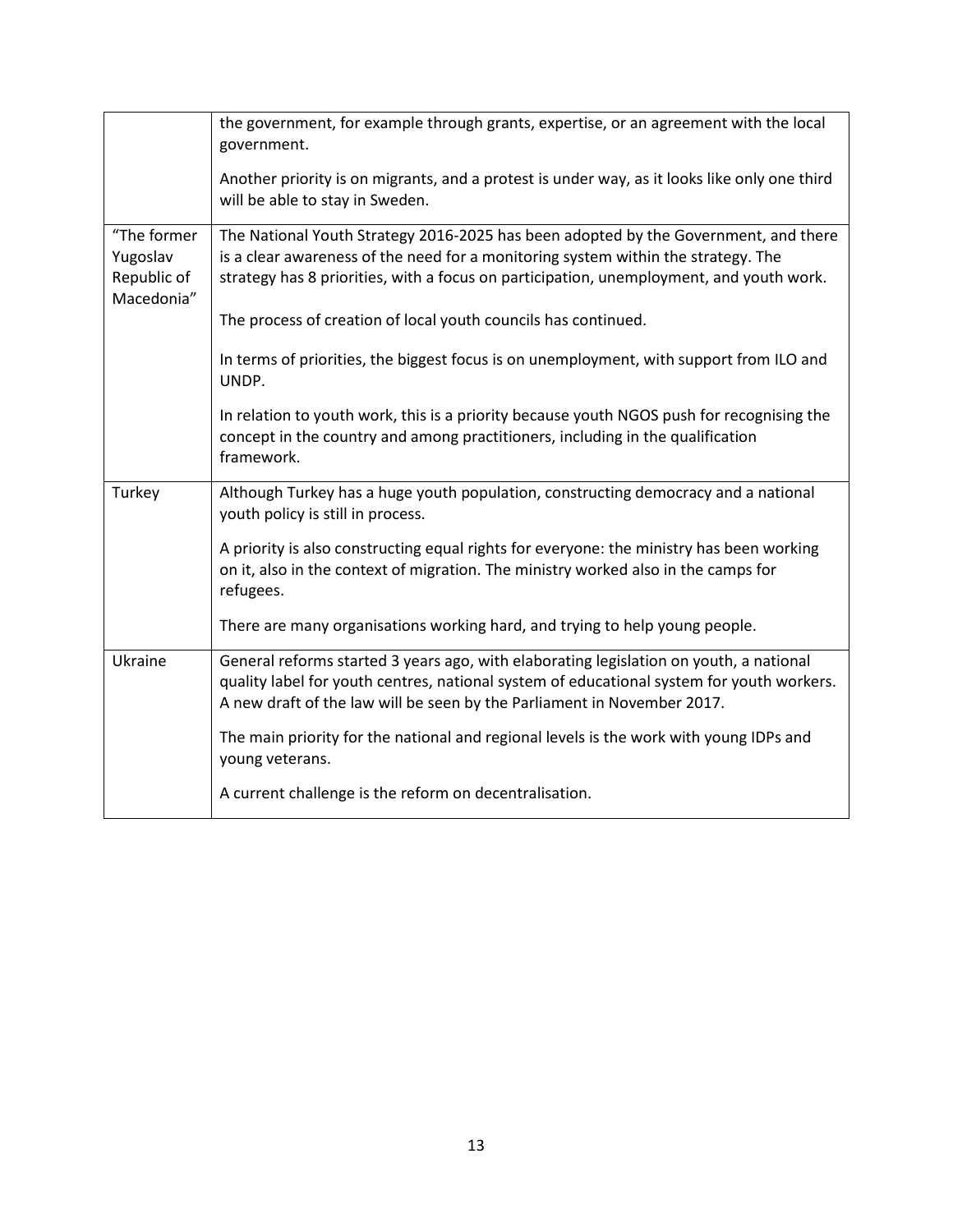#### <span id="page-13-0"></span>**5. Discussion on the new template on youth work**

After a short explanation of the draft template, participants provided feedback and further suggestions for finalising the template, many of which referred to reorganising the chapters and giving more clear indication as to what type of information can be requested at what time, as well as the target audience.

The groups made the following proposals:

- 1. Clarify the intended audience and purpose of the data collection, mapping or monitoring or assessing etc.
- 2. Add a section at the beginning, as an introduction covering the history of the tradition of youth work in the country, so then the policy and legislative framework will be clearer. This could also include definitions and traditions, context of youth work, maybe here also add cooperation with other fields.
- 3. Modify the questions related to funding. There could be a problem in asking for numbers for the budget. An alternative could be to ask for how funding is organised, what the funding opportunities are, what the guiding principles for funding are. In some cases, as the budget may not be divided precisely per each sector, the respondents may have difficulties to quantify this. It needs to also be clarified if respondents are to look for the budget from international funding. The numbers may depend on the responsible level, and in some countries collecting data on municipal level can be very difficult and time-consuming. Where numbers are indicated, they should reflect proportionally to the national budget, reflecting the size of the country and whether there is a tendency towards increase or decrease in the respective budget.
- 4. Open the possibility for indicating one law, or the broader parts of other laws concerning youth work.
- 5. Ask about forms of recognition of youth work, maybe there is a legal framework for the profession of youth work from social work, it may be a combination between youth work and education – the section on recognition have it as a section before the funding. Recognised by whom? By governments and by users… - difficult question to answer.
- 6. Make a link between Structures and key actors and the forms of youth work. Is the national youth council a form or structure? Use similar questions to refer to structures and forms.
- 7. Clarify what is meant by quality standards. Will they refer to an internal evaluation or something validated?
- 8. In the first chapter, ask for a definition of youth work as understood by youth workers themselves, not only defined by law.
- 9. Ask respondents to choose some representative examples of youth work practices.
- 10. In the section on recognition, add the Council of Europe Youth Work portfolio as a tool.
- 11. There could also be a question on the boundaries and links between youth work and other sectors, such as social work.
- 12. Clarify what is meant by "structure" to avoid misunderstandings (under question 1).
- 13. Under point 9, add current debates more broadly.
- 14. For the question on example, take out the work "effective", as this is not specific, and replace it with "successful".

The proposals will be considered in the revised template and in October the questionnaire will be launched. The first results will be made public in January.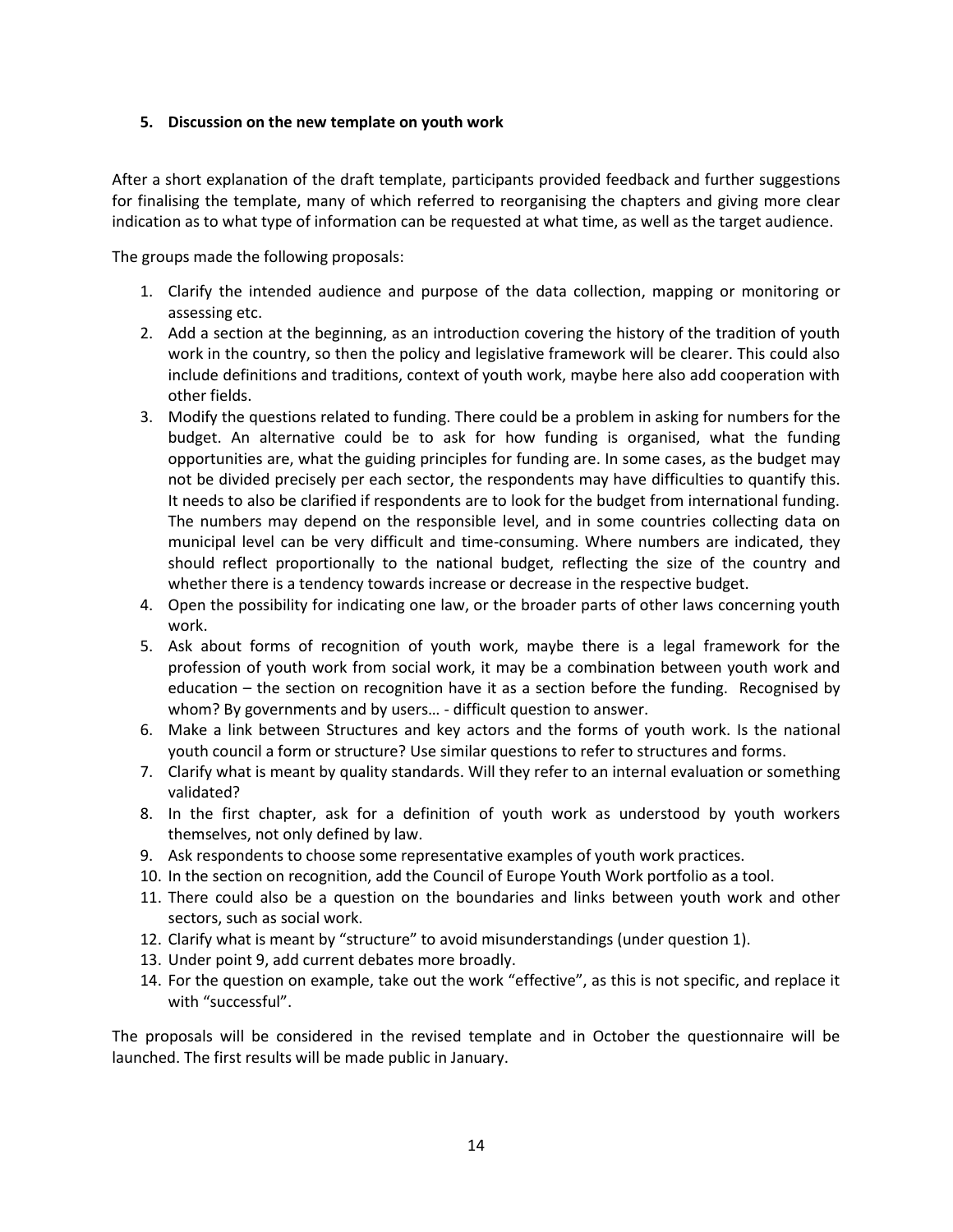#### <span id="page-14-0"></span>**6. Discussion on the research on educational pathways**

After an introduction to the mapping process and the preliminary results, participants in the working groups offered feedback on the process and its intended results.

Participants reflected that it was a complex process to gather knowledge about the educational paths, in some countries such knowledge was limited, in others ECKYP correspondents had limited access to it and in others timing and for some correspondents, involving or consulting other stakeholders was challenging. .

Following the discussion, several EKCYP correspondents think they have more to add and they would get one week after the meeting to complete the information. Some questions were clear, for example legislation, while others were open to interpretation, for example, in relation to the link with non-formal education. It was also underlined that it is fundamental to put numbers in a context and in perspective.

Participants agreed that the mapping will offer valuable information and some of the results will possibly point out to gaps and need to move forward. A proposal was made to carry this mapping in 2-3 years again and take the one from 2017 as a baseline.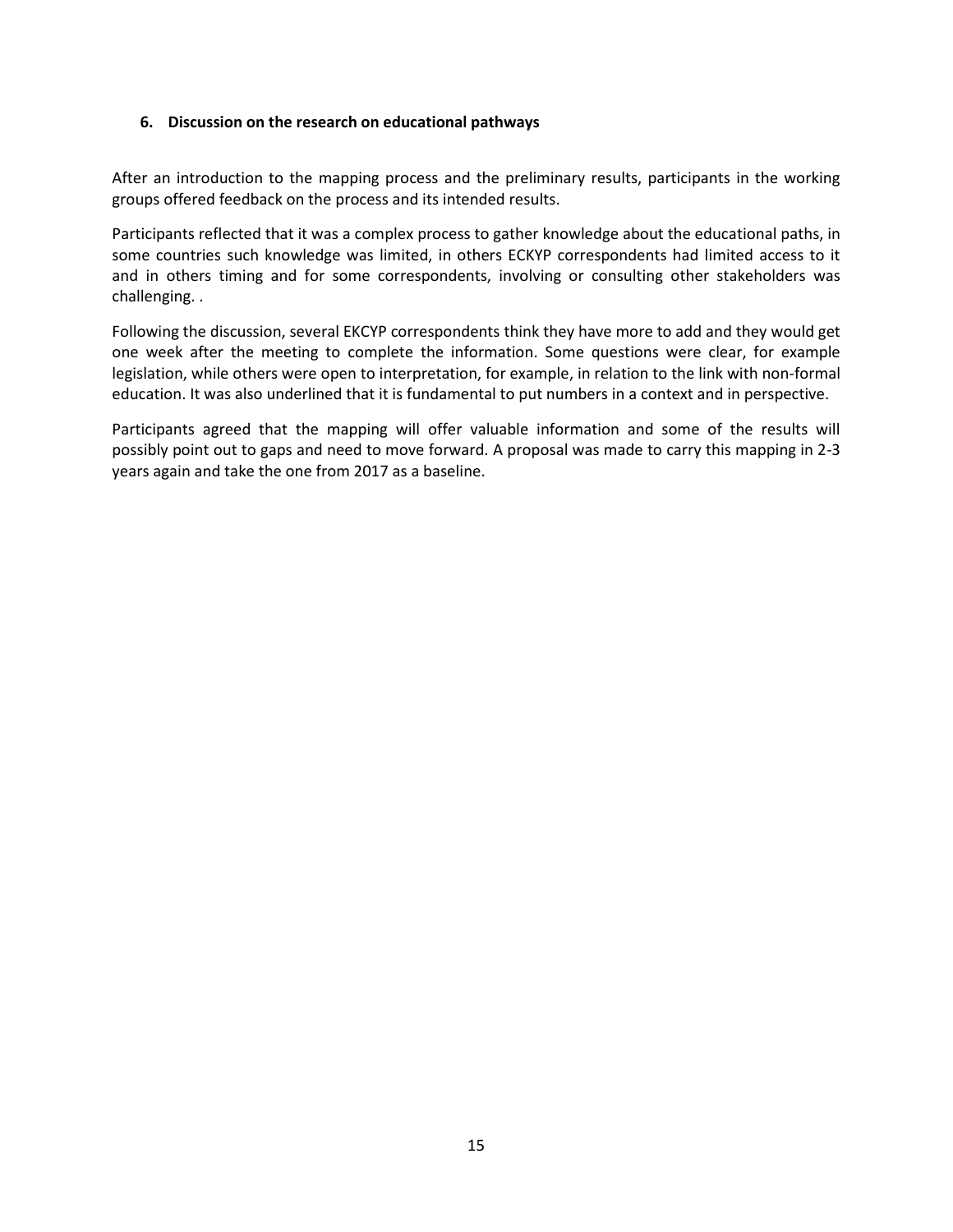#### <span id="page-15-0"></span>**7. Discussion on youth WIKI**

Continuing the process of exploring complementarity between EKCYP and EU Youth Wiki, ten more contributions are being drafted in 2017, six more countries for Chapter 1 (including Kosovo<sup>1</sup>, Moldova, Ukraine, Belarus, Armenia and Georgia), and four for Chapter 2, including Serbia, Bosnia and Herzegovina, Albania and Montenegro. A short peer learning and exchange was organised during the EKCYP annual meeting to review this process and assess if there is better clarity and understanding of the two projects and their complementarity.

Participants concluded that there is better clarity on the role of ECKYP and the areas it covers and its complementarity to EU Youth Wiki.

They also made the proposal to remove "light" from the title since the guide to content is the same and the researchers provide as complete information as possible to the best of their knowledge.

<sup>&</sup>lt;sup>1</sup>This designation is without prejudice to positions on status, and is in line with UNSC Resolution 1244 and the ICJ Opinion on the Kosovo declaration of independence.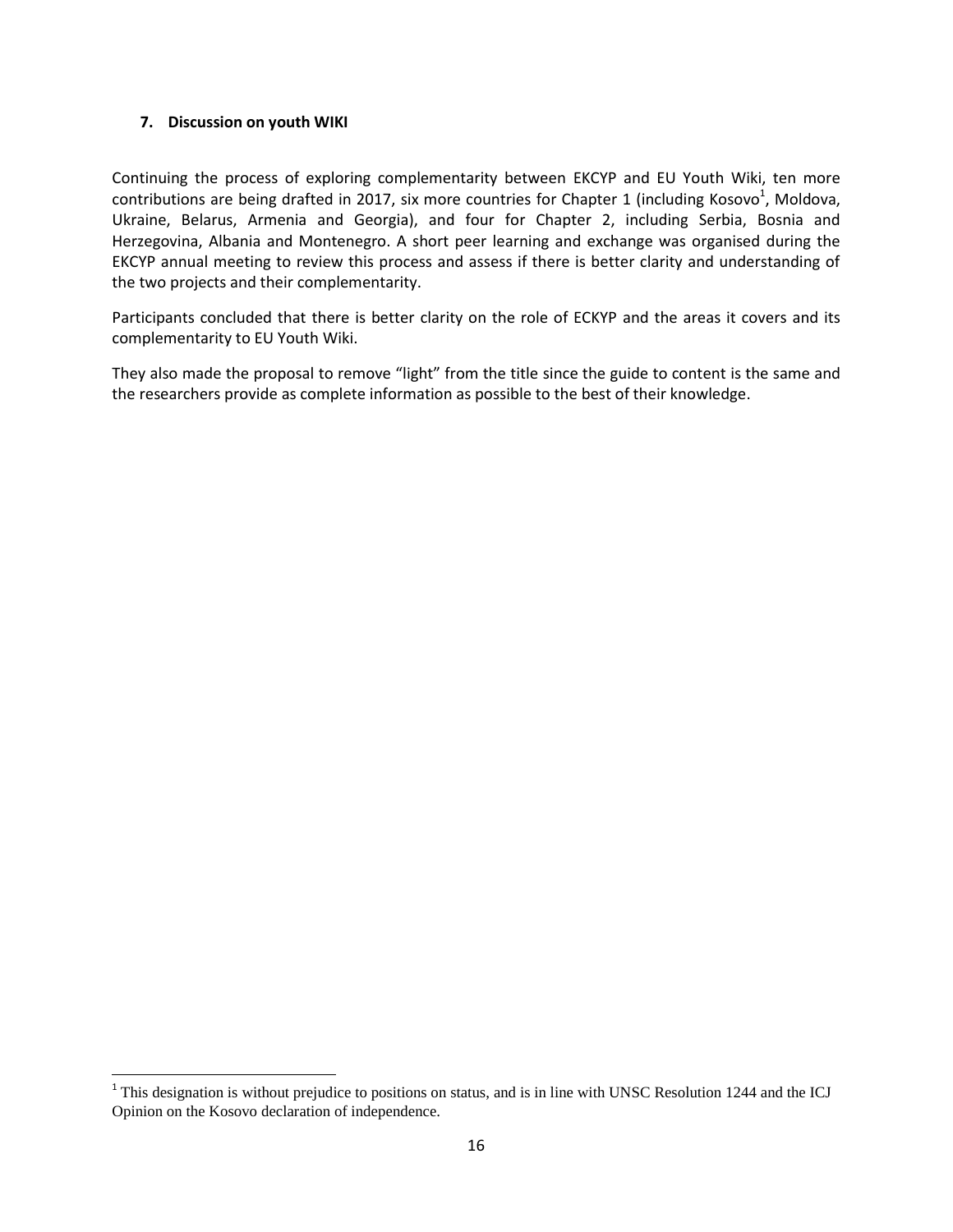#### <span id="page-16-0"></span>**8. Insights on youth policy**

The EU – CoE youth partnership proposes to produce "Insights" as a way of making the data we collected through the policy background sheets more usable and more dynamic. The insights will include cross-country analysis and cross-topic presentations. EKCYP were invited to share ideas on how to present the knowledge we have collected in ways that engage the users of this knowledge.

The "Insights" would contain data for beginners, as starting points, where information is made accessible. For example, one issue of Insights could focus on the youth policy governance system. In this case, the information from the youth policy background sheets will be used to develop a cross-country analysis and compare in this case the actors and governance systems in place.

Participants provided the following feedback, which will be used in the revision of the concept of Insights:

- The call should clarify the scope of the insights, the contents, and the possible format.
- Insights could include both a descriptive part (what is out there on a given topic) and an analysis of what works (possible models or examples that worked), as well as tendencies to move forward on a given topic.
- Since the insights need to be accessible, it is important to have them in user friendly and perhaps also youth friendly formats.
- Insights should strike a good balance between models and also narratives about examples.
- Insights could also draw some ideas on how the European level influences the national level.
- If the insights are to be based on the country sheets, some information there is not updated. The information in the Youth WIKI could then also be a useful source.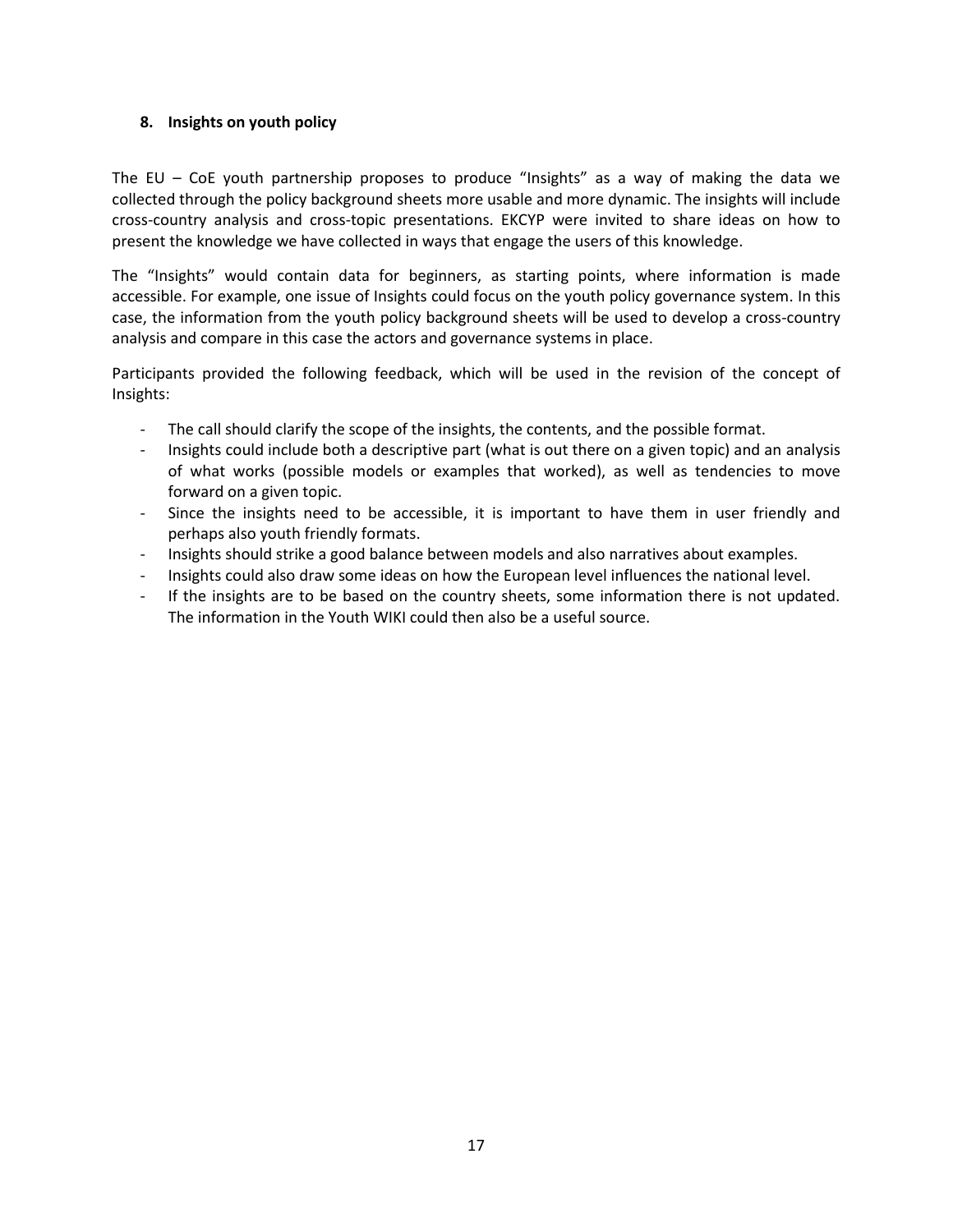### <span id="page-17-0"></span>**Appendix 1. Programme of the meeting**

| $9:00 - 9:30$   | Opening of the Meeting:                                                                                                                |  |  |
|-----------------|----------------------------------------------------------------------------------------------------------------------------------------|--|--|
|                 | Opening of the meeting by the youth partnership team;<br>Getting to know each other update on the role of EKCYP in EU-CoE              |  |  |
|                 | youth partnership work plan;                                                                                                           |  |  |
|                 | Highlights of the work plan, highlights of research relevant for youth<br>policy and youth work;                                       |  |  |
|                 | EKCYP contributions in 2017 work plan.                                                                                                 |  |  |
| $9:30 - 11:00$  | Roundtable updates on priorities on youth policy and youth work at national<br>level (building on updates from CDEJ meeting in March). |  |  |
| $11:00 - 11:30$ | <b>Break</b>                                                                                                                           |  |  |
|                 | Mapping educational paths of youth workers                                                                                             |  |  |
| $11:30 - 13:00$ | Presentation by research team and discussion with EKCYP.                                                                               |  |  |
| $13:00 - 14:00$ | Lunch                                                                                                                                  |  |  |
| $14:00 - 15:30$ | Building Knowledge on Youth Work.                                                                                                      |  |  |
|                 | Work in groups - exchange and peer learning.                                                                                           |  |  |
| 15:30-16:00     | <b>Break</b>                                                                                                                           |  |  |
| $16:00 - 17:30$ | Progress of EU Youth Wiki - Experience sharing of contributors in 2016 and<br>2017. Exchange in small groups.                          |  |  |
|                 | Ideas for 2018 work, wrapping up, main conclusions and follow-up.                                                                      |  |  |
| 19:00           | <b>Dinner</b>                                                                                                                          |  |  |